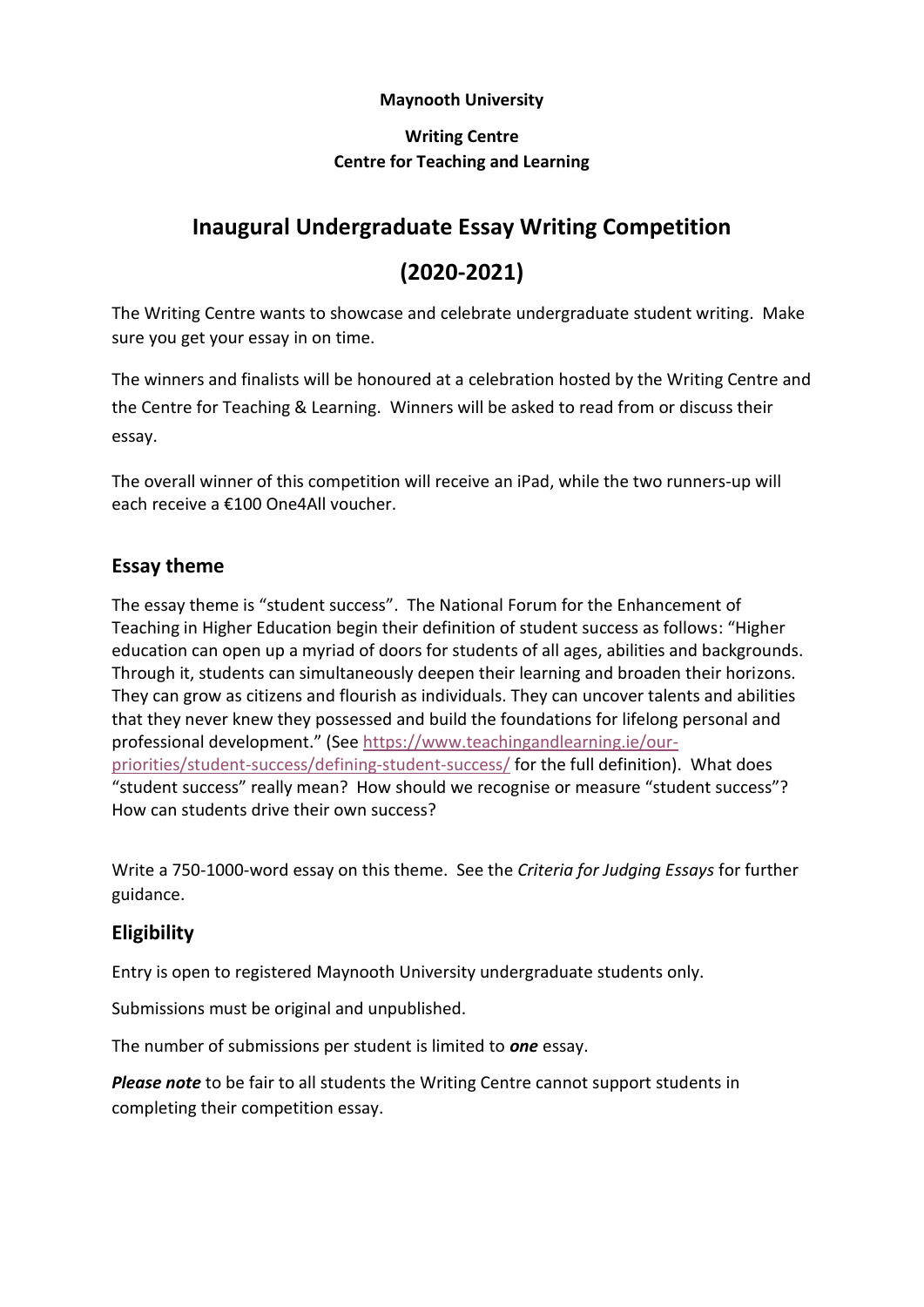# **Submission instructions**

Please **email** your submission to [writingcentre@mu.ie](mailto:writingcentre@mu.ie) Your submission should be forwarded to arrive no later than **Midnight Monday 13th April 2021.**

Please ensure that you use the reference '**Essay Contest 2021**' as the subject line of your email.

In the Body of the email, please include your full name, student number, year of study, discipline, and the title of your essay.

Please attach the provided Cover Sheet to your essay (see below).

Entries are read anonymously. Therefore, **DO NOT** include your name anywhere on or in the essay itself.

Please **DO NOT** PDF your document so it is possible to circulate an anonymised and coded version of your essay to the reviewers i.e. without the cover sheet

Late submissions will not be considered.

# **Adjudicating process**

Once submitted your essay will go through an initial round of judging. A Committee comprised of Writing Centre staff will shortlist finalists to move on to the final round.

The finalists are then judged by a Committee comprised of representatives from the Writing Centre, the Centre for Teaching & Learning, representatives from Faculty, and the Student Union.

Please note the judges will be mindful of the academic integrity of the text.

The Committee's decision is final, no correspondence shall be entered into regarding individual competition entries. Only the winners will be notified.

Winners and those that receive honourable mentions will be asked to make their work available on our Webpage as sample essays for future competitions.

# **Questions?**

Email Dr Adeline Cooney at [writingcentre@mu.ie](mailto:writingcentre@mu.ie) with any questions you may have about the contest.

#### **We look forward to reading your essays.**

**Good luck!!**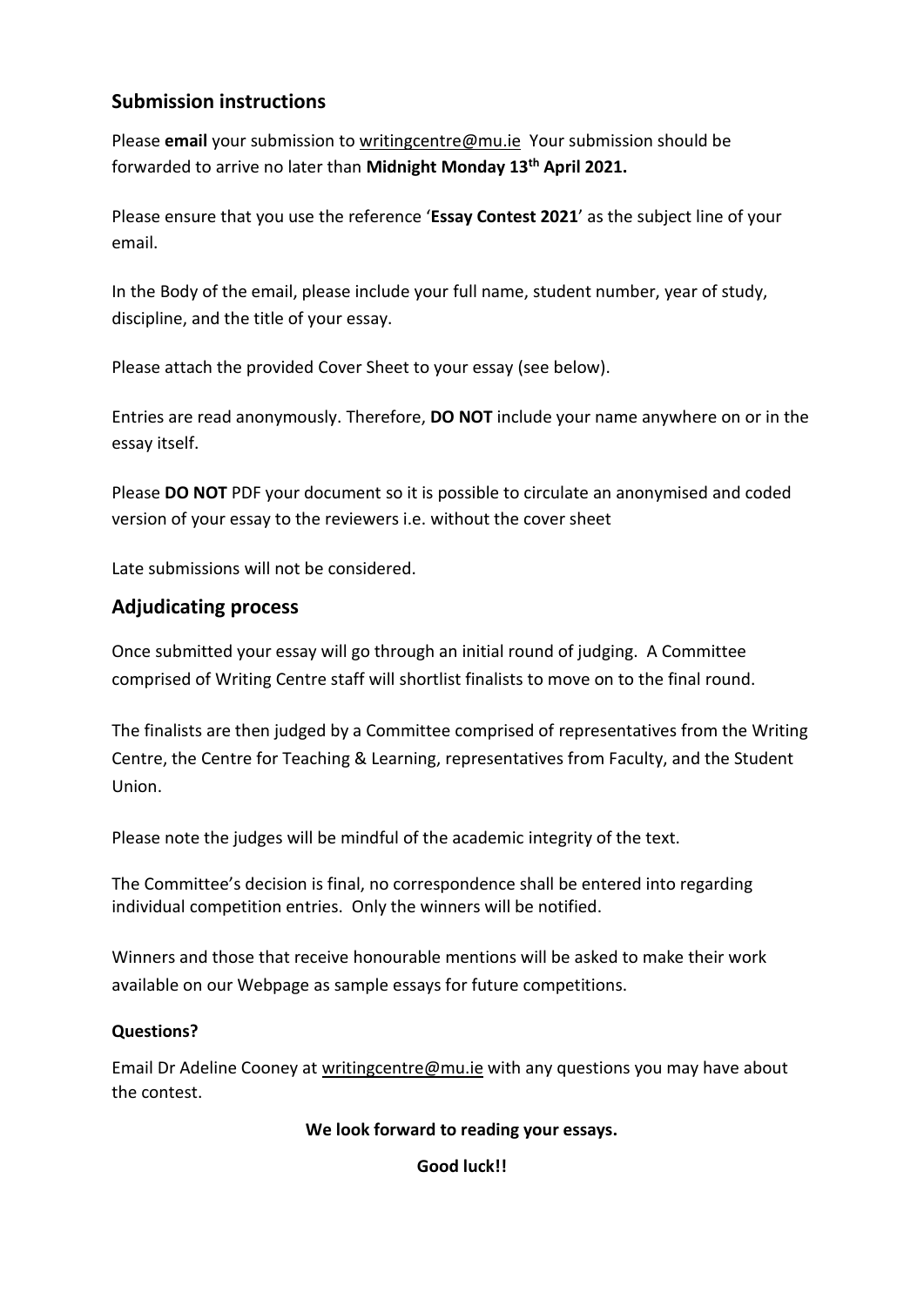### **Criteria for judging essays**

#### **2020-2021**

#### **1. The writer approaches the theme from a unique perspective**

- The writer addresses the theme.
- The writer outlines some relevant issues and takes a stance on the issues outlined.
- The writer's position might be unique, perhaps risky, but...
- …the writer makes a compelling case for that position, using valid and reliable evidence to support the position taken.

#### **2. Well organised argument**

- There is a logical progression of ideas (argumentative/conceptual framework) that supports the position taken.
- There is a clear and consistent focus on the issues raised by the theme/questions.
- There is an absence of irrelevant or extraneous material and repetition.

# **3. Appeals are compelling**

- Appeals are made to an educated general audience.
- Appeals are made to readers' sense of reason, but appeals to other senses are also entertained, such as the readers' sense of what is just, outrageous or immoral. (However, the writer should not assume that the readership is of one mind about what is moral or just or reasonable.)

#### **4. The position taken and the claims made are well-supported**

• The writer demonstrates a capacity to consistently relate relevant material (studies, books, interviews, etc.) to the argumentative framework.

#### **5. The writer is respectful of alternative positions**

• The defence accounts for alternate views but provides a compelling rebuttal in support of the writer's own position.

#### **6. Grammatically and mechanically sound**

• The written style (grammar, spelling, punctuation and sentence construction) does not inhibit the reader's understanding of the argument or its claims, the support offered to justify the claims or any other warrants or grounds that justify the claims and the conclusions.

# **7. First place is distinguished from the runners up by:**

- The degree to which a persuasive original argument has been developed.
- The depth and sophistication of the argument's framework.
- The level of familiarity with/understanding of relevant issues and implications.

# *These criteria are used by kind permission of the Regional Writing Centre, University of Limerick.*